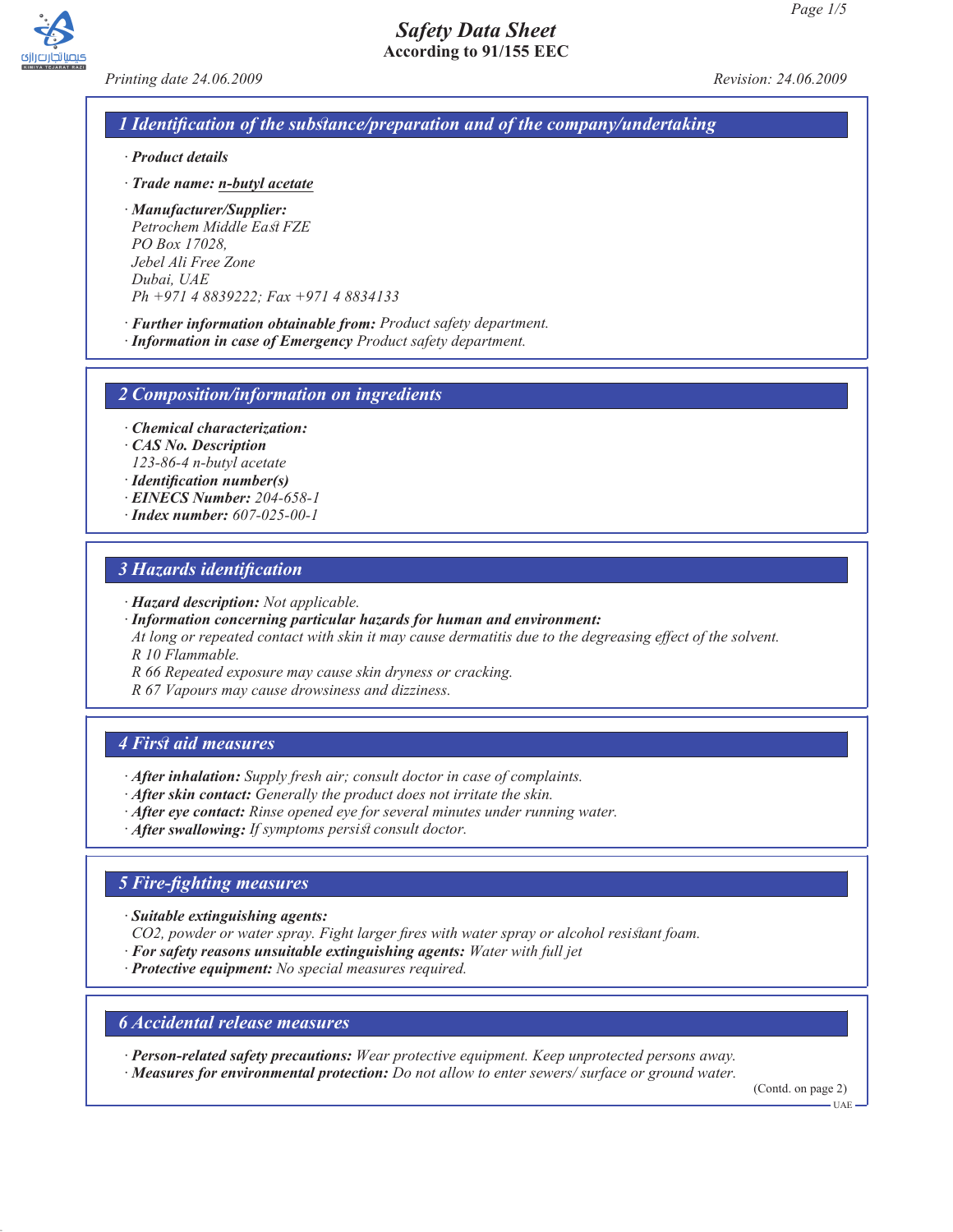*Printing date 24.06.2009 Revision: 24.06.2009*

*Trade name: n-butyl acetate*

(Contd. of page 1)

*· Measures for cleaning/collecting: Dilute with plenty of water.*

### *7 Handling and storage*

*· Handling:*

*· Information for safe handling: No special requirement*

*· Information about fire - and explosion protection: Keep ignition sources away - Do not smoke. Protect against electrostatic charges.*

*· Storage:*

- *· Requirements to be met by storerooms and receptacles: No special requirements.*
- *· Information about storage in one common storage facility: Not required.*
- *· Further information about storage conditions: Keep container tightly sealed.*

### *8 Exposure controls/personal protection*

*· Additional information about design of technical facilities: No further data; see item 7.*

*· Ingredients with limit values that require monitoring at the workplace:*

| 123-86-4 n-butyl acetate |                                                                       |  |
|--------------------------|-----------------------------------------------------------------------|--|
| PEL (USA)                | $710 \text{ mg/m}^3$ , 150 ppm                                        |  |
| REL (USA)                | Short-term value: 950 mg/m <sup>3</sup> , 200 ppm                     |  |
|                          | Long-term value: $710$ mg/m <sup>3</sup> , 150 ppm                    |  |
| TLV (USA)                | Short-term value: $950$ mg/m <sup>3</sup> , 200 ppm                   |  |
|                          | Long-term value: $713$ mg/m <sup>3</sup> , 150 ppm                    |  |
|                          | WEL (Great Britain) Short-term value: 966 mg/m <sup>3</sup> , 200 ppm |  |
|                          | Long-term value: $724$ mg/m <sup>3</sup> , 150 ppm                    |  |
|                          |                                                                       |  |

*· Additional information: The lists valid during the making were used as basis.*

- *· Personal protective equipment:*
- *· General protective and hygienic measures: Wash hands before breaks and at the end of work.*
- *· Respiratory protection: Not required.*
- *· Protection of hands:*

*The glove material has to be impermeable and resistant to the product/ the substance/ the preparation.*

*Due to missing tests no recommendation to the glove material can be given for the product/ the preparation/ the chemical mixture.*

*Selection of the glove material on consideration of the penetration times, rates of diffusion and the degradation · Material of gloves*

*The selection of the suitable gloves does not only depend on the material, but also on further marks of quality and varies from manufacturer to manufacturer.*

*· Penetration time of glove material*

*The exact break through time has to be found out by the manufacturer of the protective gloves and has to be observed.*

*· Eye protection:*



*Tightly sealed goggles*

(Contd. on page 3)

UAE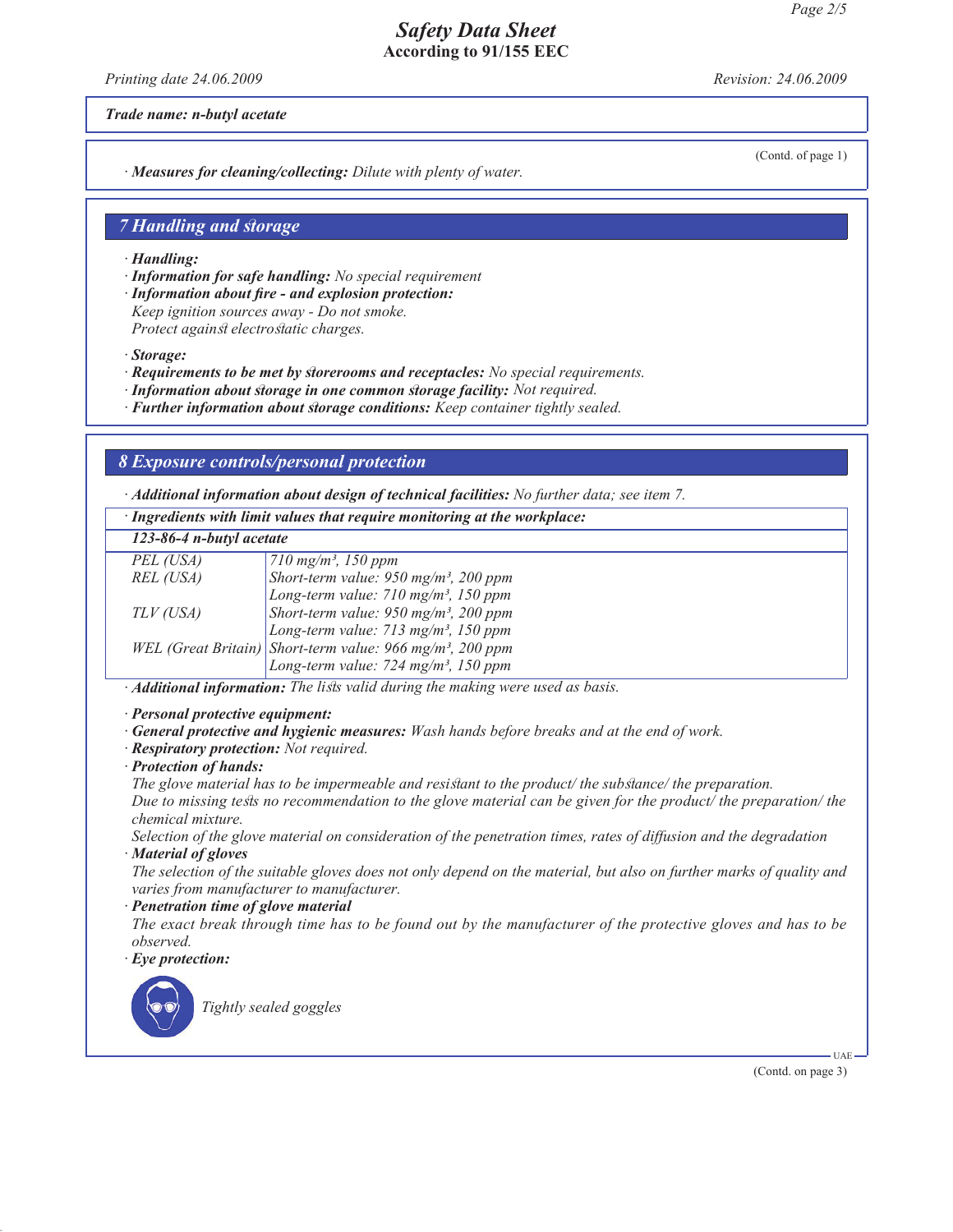*Printing date 24.06.2009 Revision: 24.06.2009*

#### *Trade name: n-butyl acetate*

(Contd. of page 2)

| <b>9 Physical and chemical properties</b>                                                                       |                                                                                                |
|-----------------------------------------------------------------------------------------------------------------|------------------------------------------------------------------------------------------------|
| <b>General Information</b>                                                                                      |                                                                                                |
| Form:<br>Colour:<br>Odour:                                                                                      | Fluid<br>Colourless<br>Fruit-like                                                              |
| · Change in condition<br>Melting point/Melting range: $-76^{\circ}$ C<br>Boiling point/Boiling range: 124-128°C |                                                                                                |
| · Flash point:                                                                                                  | $27^{\circ}C$                                                                                  |
| · Ignition temperature:                                                                                         | $370^{\circ}C$                                                                                 |
| · Danger of explosion:                                                                                          | Product is not explosive. However, formation of explosive air/vapour mixtures<br>are possible. |
| · Explosion limits:<br>Lower:<br><b>Upper:</b>                                                                  | 1.2 Vol $\%$<br>7.5 $Vol\%$                                                                    |
| $\cdot$ Vapour pressure at 20 $\rm{^{\circ}C:}$                                                                 | $10.7$ $hPa$                                                                                   |
| $\cdot$ Density at 20 $\mathrm{^{\circ}C:}$                                                                     | $0.88 \text{ g/cm}^3$                                                                          |
| · Solubility in / Miscibility with<br>water at $20^{\circ}$ C:                                                  | 5 g/l                                                                                          |
| $\cdot$ pH-value (5 g/l) at 20°C:                                                                               | 5                                                                                              |
| · Viscosity:<br>Dynamic at $20^{\circ}$ C:                                                                      | $0.7$ mPas                                                                                     |

# *10 Stability and reactivity*

*· Thermal decomposition / conditions to be avoided: No decomposition if used according to specifications. · Dangerous reactions No dangerous reactions known.*

*· Dangerous decomposition products: No dangerous decomposition products known.*

# *11 Toxicological information*

| Acute toxicity: |
|-----------------|
|                 |

| $\cdot$ LD/LC50 values relevant for classification: |      |                                           |  |
|-----------------------------------------------------|------|-------------------------------------------|--|
| Oral                                                | LD50 | $13100$ mg/kg (rat)                       |  |
|                                                     |      | Dermal $ LDS0 $ $ >5000$ mg/kg (rabbit)   |  |
|                                                     |      | Inhalative $ LCS0/4 h  > 21.0$ mg/l (rat) |  |
| · Primary irritant effect:                          |      |                                           |  |

*· on the skin: No irritant effect.*

*· on the eye: No irritating effect.*

*· Sensitization: No sensitizing effects known.*

(Contd. on page 4)

UAE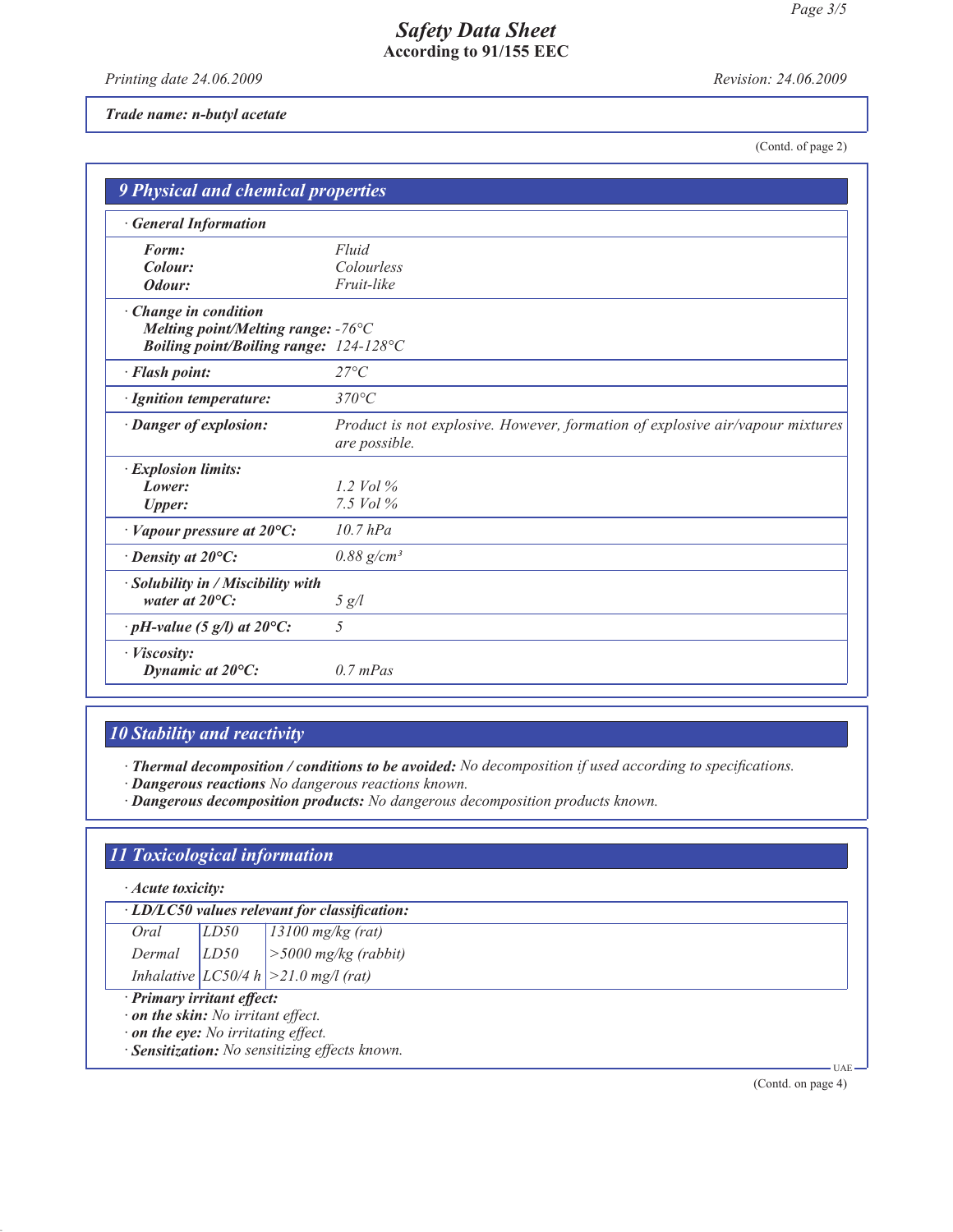*Printing date 24.06.2009 Revision: 24.06.2009*

*Trade name: n-butyl acetate*

(Contd. of page 3)

## *12 Ecological information*

#### *· General notes:*

*Water hazard class 1 (German Regulation) (Assessment by list): slightly hazardous for water Do not allow undiluted product or large quantities of it to reach ground water, water course or sewage system.*

# *13 Disposal considerations*

*· Product:*

- *· Recommendation*
- *Must not be disposed together with household garbage. Do not allow product to reach sewage system.*
- *· Uncleaned packaging:*
- *· Recommendation: Disposal must be made according to official regulations.*

| · Land transport ADR/RID (cross-border) |                                             |  |
|-----------------------------------------|---------------------------------------------|--|
|                                         |                                             |  |
| · ADR/RID class:                        | 3 Flammable liquids.                        |  |
| · Danger code (Kemler): 30              |                                             |  |
| $\cdot$ UN-Number:                      | 1123                                        |  |
| · Packaging group:                      | III                                         |  |
| · Hazard label:                         | $\mathcal{E}$                               |  |
|                                         | · Description of goods: 1123 BUTYL ACETATES |  |
| · Maritime transport IMDG:              |                                             |  |
|                                         |                                             |  |
| · IMDG Class:                           | $\mathfrak{Z}$                              |  |
| · UN Number:                            | 1123                                        |  |
| $-Label$                                | $\mathfrak{Z}$<br>$I\!I\!I$                 |  |
| · Packaging group:<br>· EMS Number:     | $F-E$ , $S-D$                               |  |
| $\cdot$ Marine pollutant:               | N <sub>o</sub>                              |  |
| · Proper shipping name: BUTYL ACETATES  |                                             |  |
| · Air transport ICAO-TI and IATA-DGR:   |                                             |  |
|                                         |                                             |  |
|                                         |                                             |  |
| · ICAO/IATA Class:                      | $\mathfrak{Z}$                              |  |
| · UN/ID Number:                         | 1123                                        |  |
| $-Label$<br>· Packaging group:          | $\mathfrak{Z}$<br>III                       |  |